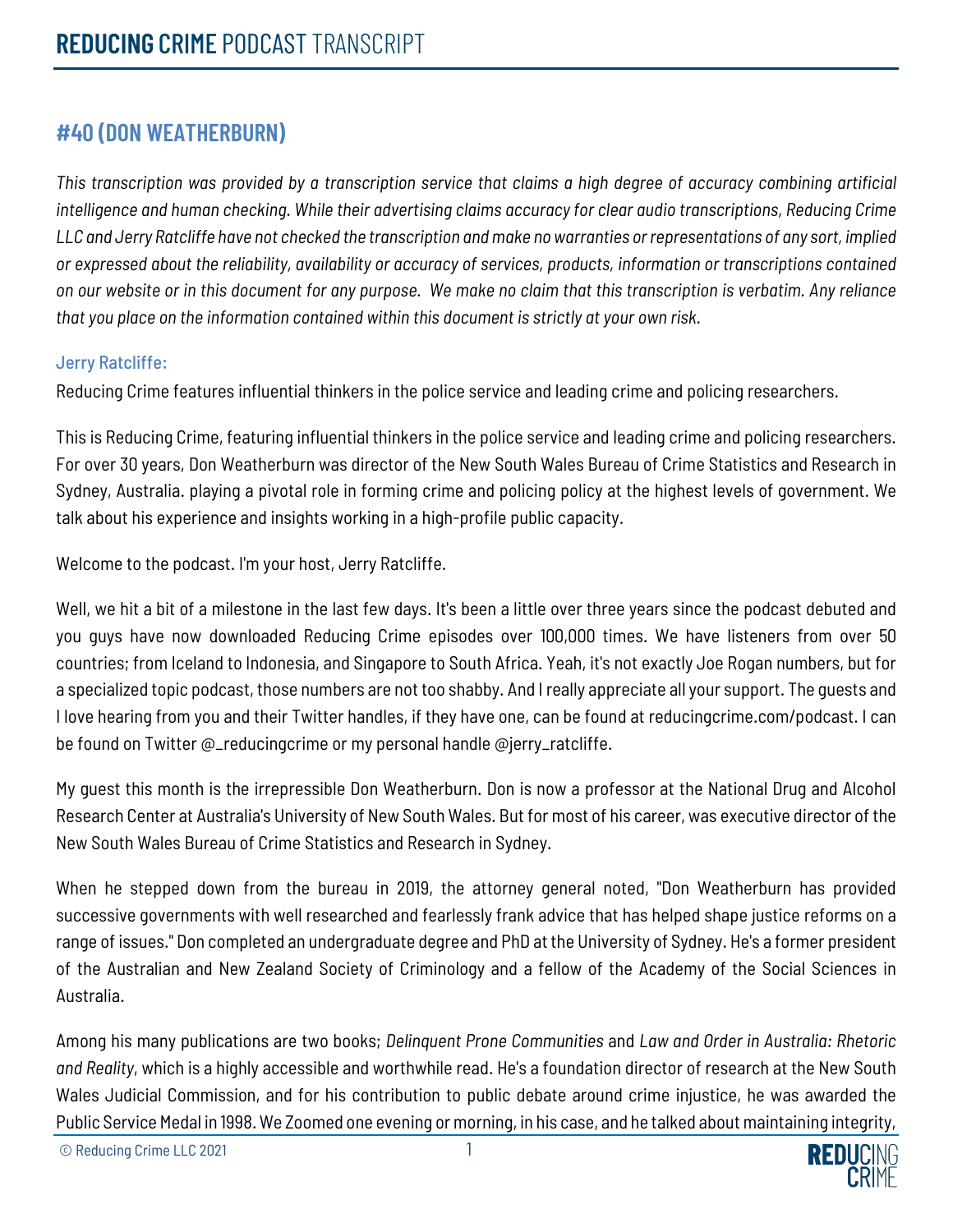# **REDUCING** CRIME PODCAST TRANSCRIPT

the poor state of quantitative training in Australian criminology, and provided some key tips for academics working with policy makers. I get advice on how to handle claims of 'copaganda' and come out, finally, against tweed jackets with leather patches. Yeah. I know how to take the controversial positions. As you join us, I'm just finding out about his extracurricular activities out in the bush.

## Jerry Ratcliffe:

So, I'm just glad that I had a chance to actually catch you because you are more bloody active than I've known you in 20, 30 years. Tramping through the middle of the bush for days on end and then you capsize when you're in the middle of the ocean. What the hell? And you've been going on these multiple day trips, haven't you?

#### Don Weatherburn:

It's funny you call it tramping.

Jerry Ratcliffe: All right. Bush walking.

## Don Weatherburn:

It's all right. Tramping. Have it your way. Look, it's really nice getting out there. Mind you, I need to assure you, although these tramps are long, I'm not one that believes in any kind of suffering whatsoever, so there's always wine or scotch to take along. We don't take mung beans and lentils. We take as much good food as we can. Look, Australia's good for that stuff. There's still plenty of places in Australia where there's nobody around. So, it's a good break, and I enjoy it.

## Jerry Ratcliffe:

So, I did gasp when I was reading on your Twitter feed that you capsized as well. It's nice to see you're upright and dry.

## Don Weatherburn:

Well, it turns out that I'm a terrible sailor.

## Jerry Ratcliffe:

This is now coming as a revelation at this point in life. You just discovered this, right?

## Don Weatherburn:

Well, it came as a revelation when I went to do training or learn how to sail. And I was there with 15, 16, 17 year old kids. And here I am 70 years of age, but they were very kind to me. I think I got the award for the most enthusiastic, which was coming last nearly every race. Look, what else are we going to do? Research is fantastic. Life is enjoyable even when the worst is happening. You might as well just kick on until you drop.

## Jerry Ratcliffe:

Help me out. You live in Sydney. Where is Sydney in lockdown right now?

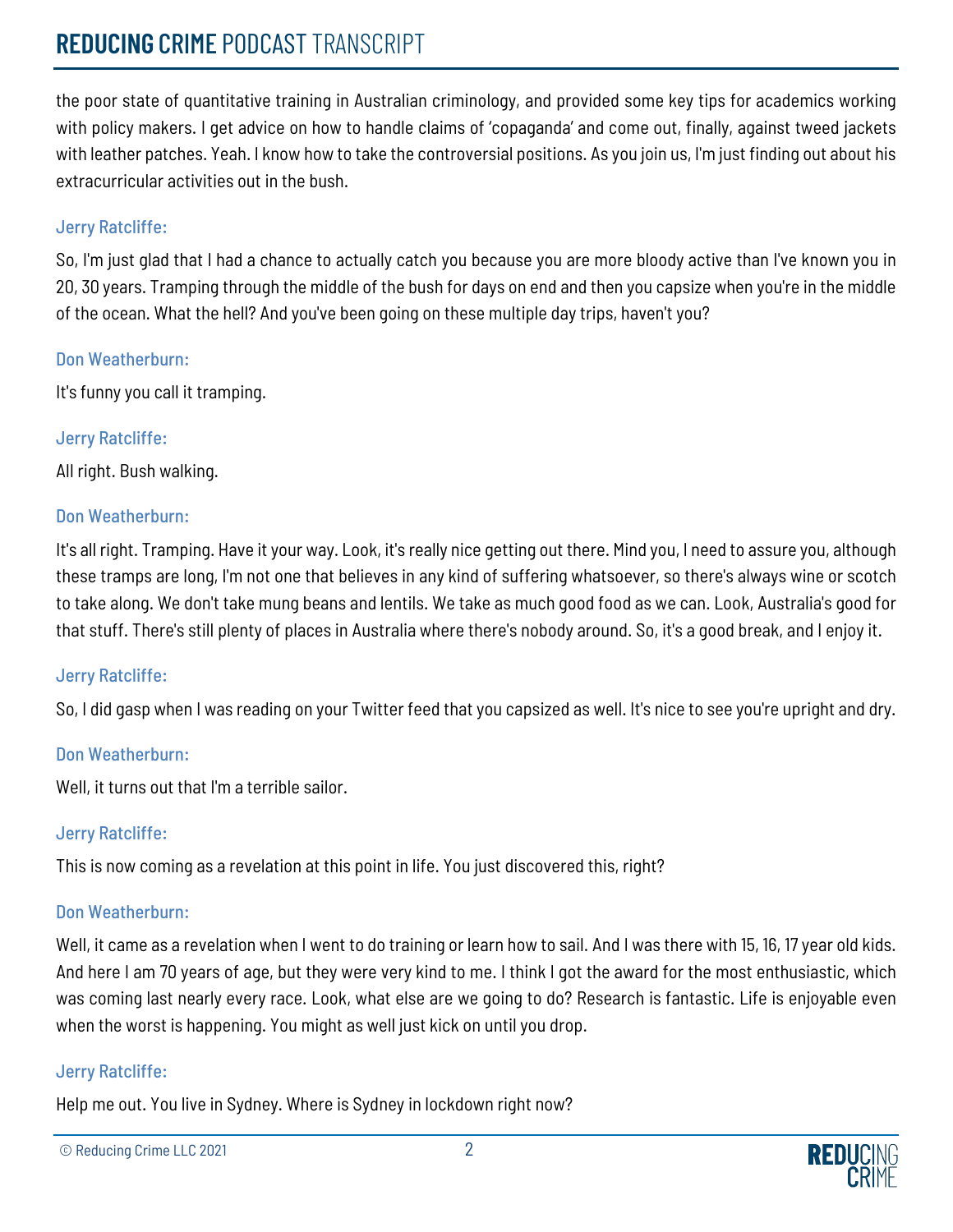At the moment, the situation is that we can't move more than 5 Kms out of our house. That's as the crow flies which is further than you might think, but not very far.

#### Jerry Ratcliffe:

Can you get to the beach?

#### Don Weatherburn:

Yeah. As a matter of fact, I'm only two blocks from the beach, but Jerry, it's only spring.

#### Jerry Ratcliffe:

Oh, it's a rough life.

#### Don Weatherburn:

The water's about 17 degrees.

#### Jerry Ratcliffe:

I'm going to need to convert that to something else to try and figure out what that means, but I'm guessing that's just a tad chilly, right? That's a wetsuit weather, right?

#### Don Weatherburn:

Yeah. I can't do the linear transformation to Fahrenheit, but let me have a try.

#### Jerry Ratcliffe:

Yeah. That's 62, 63 degrees Fahrenheit. I'm not swimming in that.

#### Don Weatherburn:

It's cold.

#### Jerry Ratcliffe:

But I mean, at least it's scenic, right? You get to walk on the beach, even if you don't want to – like - wiggle your toes in it.

#### Don Weatherburn:

Yes. Well, if you think I'm grateful to the state government for allowing me to actually walk on the beach, you'll have another thing coming, mate. This is not China.

#### Jerry Ratcliffe:

How long is it likely to last for? Is there any-

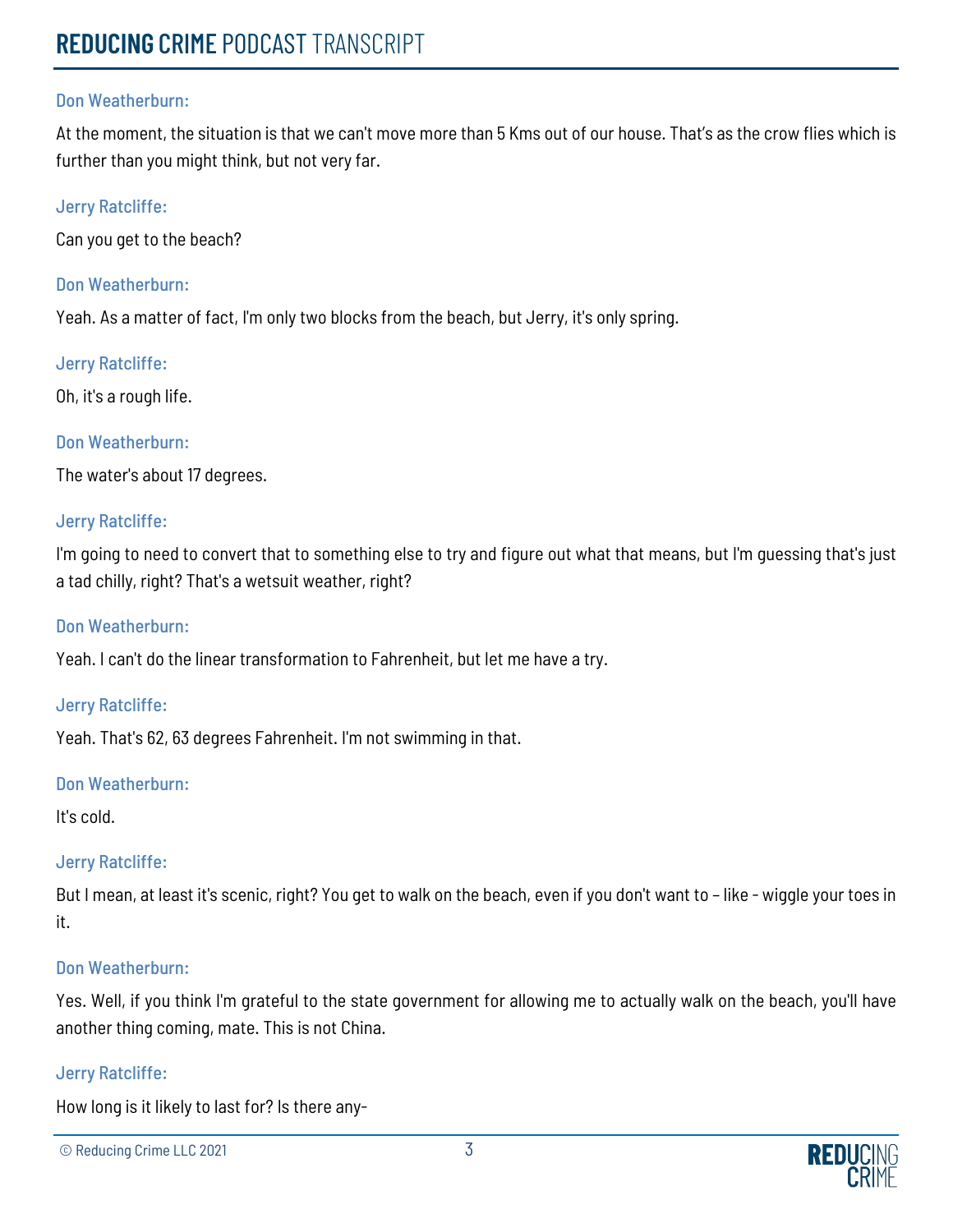Well, we're close to hitting 70% double vaccination. They say they're going to open up then, but the hospitals are full. I don't know whether they can take much more, but you've been through this whole thing yourself except that you had a president who didn't believe in it. No, no fault of yours, of course.

#### Jerry Ratcliffe:

Yeah. Yeah. Please don't blame me. Thanks very much. I don't need that kind of hate now.

#### Don Weatherburn:

No.

### Jerry Ratcliffe:

It's interesting because you spent, I would say, the majority of your career really working in policy in government positions. So, I mean, even though it's COVID and it's not specifically crime or crime prevention policy, you must be looking at it through the experience of your lens having worked in the policy areas of government. What is it like looking at all of this?

#### Don Weatherburn:

Well, it's a bit of a shock, I must say, going after 30 years working in government doing research and trying to defend your independence, but not having too much trouble making yourself relevant to a situation where there's no threat to your independence, but making sure you can do something that actually impacts on government is a big problem. And I think that's characteristic of Australia less so than the US.

#### Jerry Ratcliffe:

In what way do you mean?

#### Don Weatherburn:

Well, in the US, one gets the impression that research on crime and justice has a more immediate effect on policy than the same sort of research going on in Australia.

#### Jerry Ratcliffe:

I wish.

#### Don Weatherburn:

All right.

#### Jerry Ratcliffe:

I don't know where the hell you got that impression from, but I appreciate the optimism. Good God.

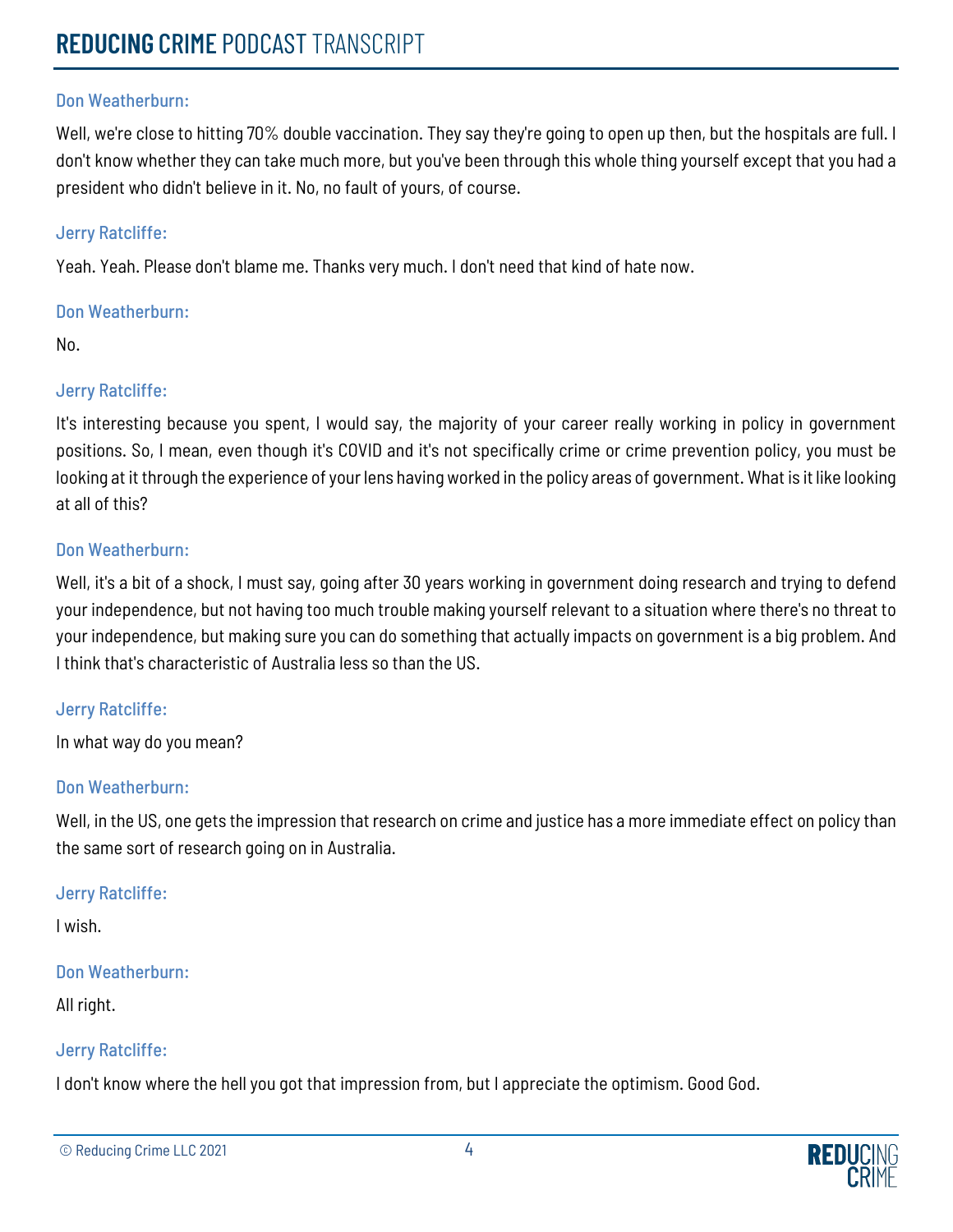Well, let me put it this way. There's a lot more movement of scholars from university to public office in the US than there is here. Here, basically you're in one place or another and there's not too much transfer. It's increasing, but there's not too much transfer of talent between the government and the universities.

## Jerry Ratcliffe:

You were director of the Bureau of Crime Statistics and Research for the New South Wales government. And for people who are listening from outside of Australia, New South Wales is the most populous. It's the largest state and it has the largest city. Sydney in it. So, it's the largest state in Australia. So, it's a significant role that you had. How did you end up in that policy role?

### Don Weatherburn:

Well, I had done a PhD in mathematical psychology that was unbelievably boring. And I was casting about for something more interesting to do. And this opportunity came up to do some research on crime. Now at that time, crime or criminology was mostly run by lawyers who one anecdote was enough to issue a general principle. So, I was having a field day doing empirical research on whether what the law said was happening was, in fact, happening. And I thought that conflict between the law that was written in the book and the law that was practiced on the ground was a really interesting thing to do.

### Jerry Ratcliffe:

When was this?

## Don Weatherburn:

Well, I'm embarrassed to admit this, but we're talking here about the '80s. Let's not go into too much detail about when all this started.

## Jerry Ratcliffe:

I was the young cop in the east end of London at that time.

## Don Weatherburn:

Yes. Well, look, I wished I'd been one at that time. I would've probably had a better opportunity to influence the police. They've been the hardest to influence. The justice department has come round to what we might call evidence based policy, but the police laws under themselves at the moment.

## Jerry Ratcliffe:

When you joined the Bureau of Crime Statistics and Research, it really didn't do much in the way of crime statistics even though that was in the title if I recall. How did you make that transfer to actually becoming the place that everybody goes to for impartial knowledge about what's happening in New South Wales?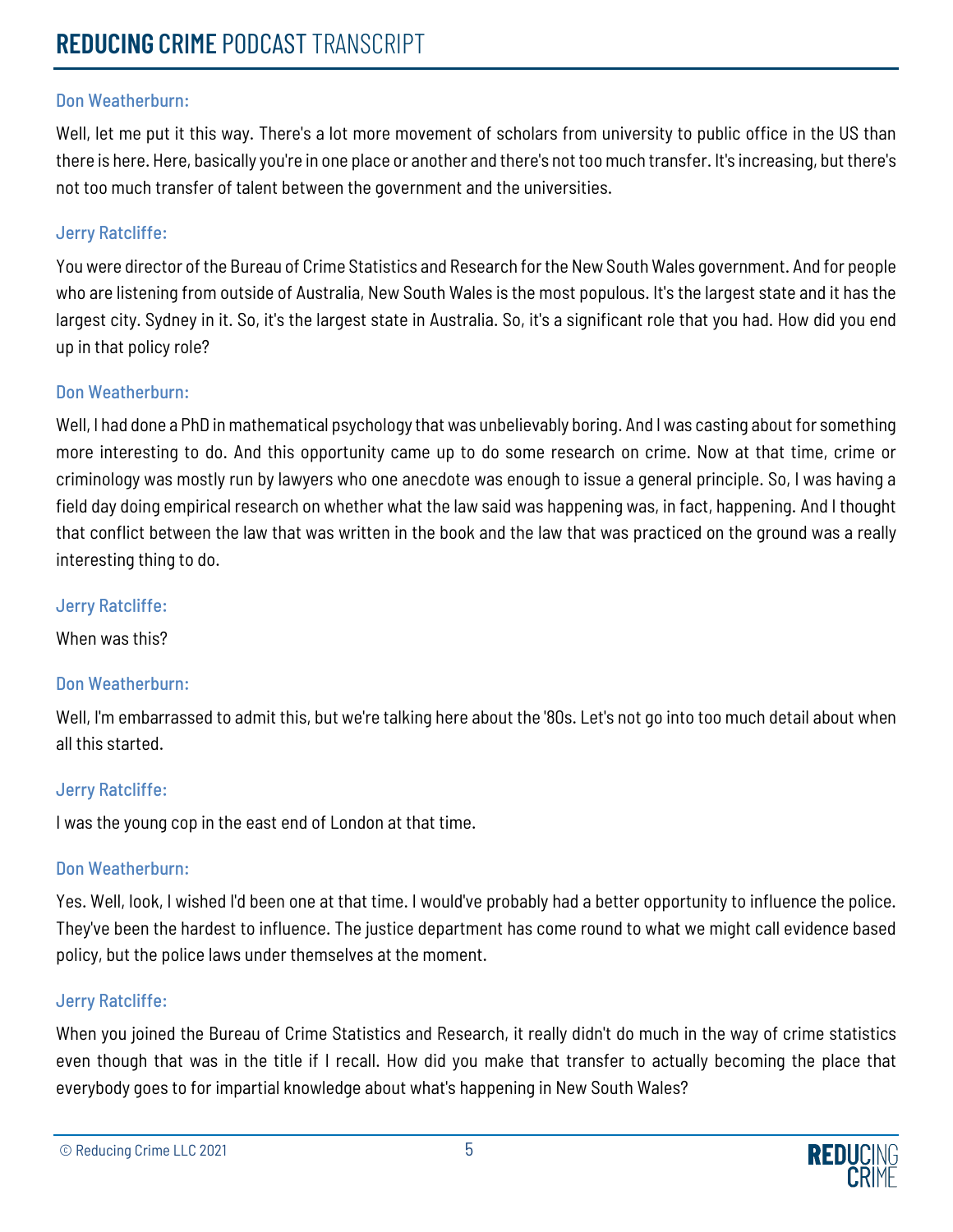It's probably worth knowing that the bureau was created to deal with a political crisis the government had faced when a police officer blew the whistle on the premier of the day for fabricating crime statistics. So they set up the bureau ostensibly to provide independent advice on crime and justice. When I arrived as director, they were still fabricating figures. They were still putting out press releases that really misled the general public. And because I didn't have kids and I wasn't married, I thought, well, I might as well expose all this.

#### Jerry Ratcliffe:

You thought, at the very least, you can go back to your mathematical psychology.

#### Don Weatherburn:

Well, that would've been a bridge too far, but the police minister at the time was not getting on well with the police and to punish them, he transferred responsibility for crime statistics from the police to the bureau.

### Jerry Ratcliffe:

I'm guessing the police department or the New South Wales police service took that really well.

### Don Weatherburn:

Well, the initial reaction was hostile, but it didn't take very long for them to become very happy with that arrangement for two reasons. Firstly, the police hierarchy no longer had to deal with the police union leaking crime statistics. The second thing that they liked is that they no longer had to deal with what they call "ministerials" meaning the minister of the day saying, "What's going on in Redfern or what's going on in this suburb?" Suddenly, they could just focus on policing and not worry too much, at least, at that stage. Things have changed now. But at that stage, they could just get on with what they thought was law enforcement.

## Jerry Ratcliffe:

Shonky people making up data and fabricating numbers. Police unions leaking crime statistics. Do you miss the '80s?

## Don Weatherburn:

Well, look, my professional life in criminology divides into two parts. The first part was endlessly rising crime and I was the hero of the day and the media couldn't get enough of me. And the second part was when crime started falling and suddenly I became a nobody. So, the '80s were very exciting. The press conferences were packed, but by the time we got into 2010, 2011, people would just ring me up and say, "Is it worth coming to your press conferences? Anything gone up?"

## Jerry Ratcliffe:

Now, that really is a "If it bleeds, it leads" kind of world. For somebody trained in academia, that's a completely different world to be in. Full press releases and media briefing and answering questions. That was quite a baptism by fire, wasn't it?

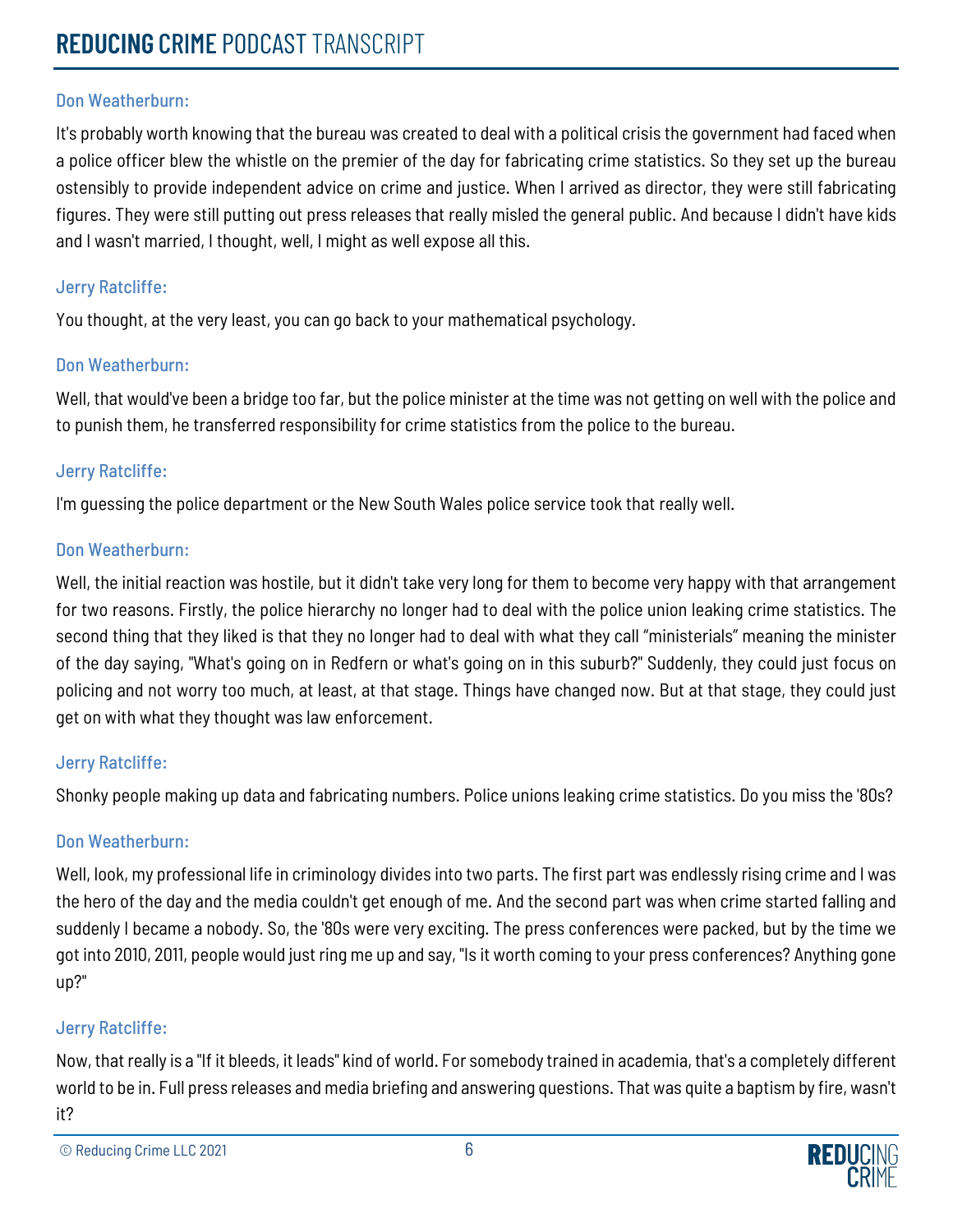It was, but I quite liked talking to crowds. I find it easier than talking to one person, but it was also very exciting to be able to shed reasonable or rational light on what was going on. So, for the first time, it wasn't just a question of "Have the police done a good job? Is the law enforcement process working?" You could actually talk about the impact of employment. Talk about the impact of external factors like the price of drugs. And I think that for the public was really interesting too. There's a bigger narrative to tell than "Are we winning the war?"

#### Jerry Ratcliffe:

Finding that balance of maintaining some independence, but still having a capacity to influence policy. Is that still possible?

#### Don Weatherburn:

Well, they are, but as the old saying, if you give them an inch, they'll take a mile. So, what I tried to do was, first of all, I had a rule. No surprises. So, when we would design a study, I would take it to the client and I'd say, "This is what we proposed to do to answer your question. Are you happy with this? Because, otherwise, there's no other way of doing it." And then when there was a draft report, I would give them an opportunity to comment, but I retained editorial control. And then when it came time to release the report, I'd tell them exactly when it was coming out. If you don't ambush a politician, you get a much more sympathetic hearing. I mean, there were certainly times when they threaten me, but over the years, those threats, "We can't sustain your budget," blah, blah, blah. They just slowly disappeared.

#### Jerry Ratcliffe:

Not as extensive as you have, but I had an opportunity to work with numerous police chiefs and police commissioners. And they're used to bad news or it comes with the gig, but you're absolutely on the money. They hate surprises because it means they have to start tap dancing and be reactive. What you've come up with is pretty much the same plan I have, which is, if I find something bad, I'll tell you. If I find something good, I'll tell everybody, but you won't get any surprises. You'll know what's coming.

#### Don Weatherburn:

Yeah. The other thing, of course, is don't tell the police how to do their job. Behind the scenes you might say, "Look, the evidence just doesn't support this," but sitting in a press conference if the journalist would say, "Well, what should the police do?" I would always say, "Look, I give you the facts. You want to know what to do about them? Go talk to the police." Now, that's a fine line to draw from time to time, but I'm not paid to reduce crime. I'm paid to analyze it, record it, et cetera. It's their job to say what they're going to about it. In another forum like a conference, you can talk completely openly about it, but I would never ambush them with, "Well, look, the police are doing a terrible job here and this is what they should be doing."

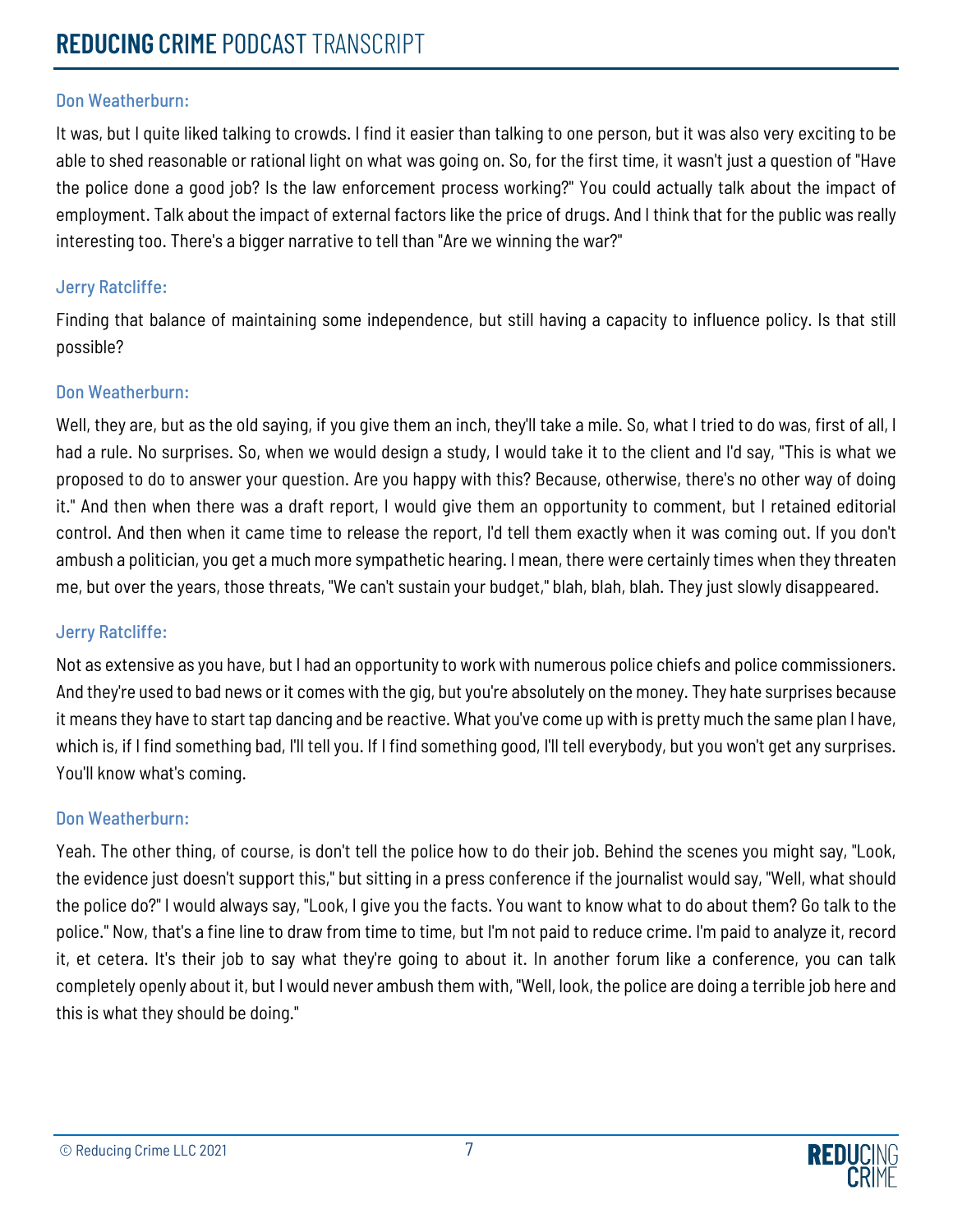That must get harder when you do the evaluation work because sometimes people can be really wedded to programs that don't necessarily work. And that becomes a challenge because once you do you evaluations, you're basically saying, "Hey, this doesn't work."

#### Don Weatherburn:

Look, evaluation's a different story. What I've just been saying really applies to the release of crime statistics at an annual or quarterly press conference. If you're doing evaluation, you never ever mince your words. The media will spot it in a second. If you say, "Look, I've evaluated police searches. I can't really say whether they're working or not." I mean, it's just not going to cut it. You've got to say, "We did this. This is what we found." The thing is, they're going to know this before you say it. You've already briefed them. They already had time to work out what they're going to say. And of course, they're going to look really silly if they start criticizing me. So, they avoided that.

#### Don Weatherburn:

And sometimes the response they made was considered. Sometimes it was defensive, but the big disappointment for me compared with you is that it proved very, very difficult over the years to get them to engage the bureau in evaluating their strategies and policies. So, they weren't ringing up saying, "Don, we're going to run this operation. We'd really like to know whether it worked."

#### Jerry Ratcliffe:

It's still really difficult to this day to get regular buy-in to do evaluations of projects. Are you finding there's more interest in this in Australia now?

#### Don Weatherburn:

Yes. What's happened... You might have expected the initiative to do evaluation would come from universities, but in fact it's been the treasury officials who've been pushing it. Treasury has gone from worrying about the money to worrying about the outcome. So, the state treasuries and the federal treasury have been saying, "We don't want to just know that you've done the most efficient thing. We want to know whether it's the most cost effective thing." So they had put enormous pressure on line agencies, whether it be law enforcement, housing, whatever, to show that they're evaluating or have evaluated the proposals they're seeking funding for. And that's changing things quite rapidly.

#### Jerry Ratcliffe:

In a good way?

#### Don Weatherburn:

In a good way. Yes. I mean, there's still always going to be politics, especially when it comes to things like, "Should we appoint another 1,000 police?" They're never going to say, "Look, can you tell us whether this is going to work?" There's always going to be some degree to which you got to give the punters what they want. If they want tougher penalties, they're going to hand it out even if you tell them it's a waste of money.

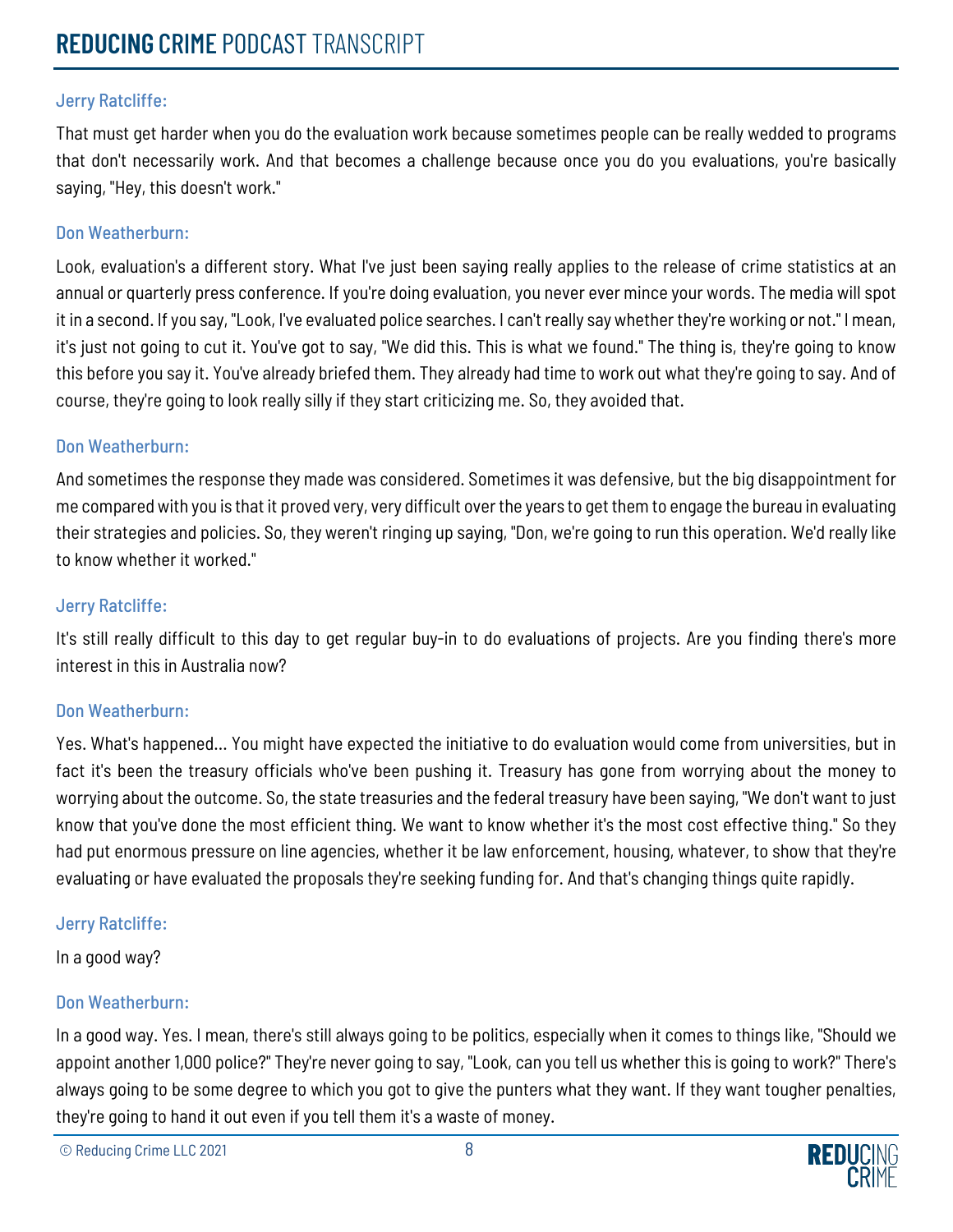How independent were you? I mean, you were government funded.

### Don Weatherburn:

Yeah.

## Jerry Ratcliffe:

You're in this interesting spot. How did you manage to do that almost impossible tightrope walk?

#### Don Weatherburn:

Well, first let me say the Bureau was not independent in a statutory sense. I think it was probably more akin to the US Bureau of Justice Statistics. It had no statutory mandate at all. In fact, I didn't even have a statement of duties. It wasn't clear what my role was.

#### Jerry Ratcliffe:

That sounds about right for just about every position in government anywhere, but yeah.

### Don Weatherburn:

Well, look, the thing is, I just did not care. I didn't go through eight years of university to join the government and start telling lies.

#### Jerry Ratcliffe:

I think you're missing the point. That's the main reason that most people seem to go into government as far as I can tell.

#### Don Weatherburn:

As I say, in the beginning, they had tried on a bit. I remember one night having a police minister ring me up in the dead of night saying... And he must have been drunk. I can't obviously name him. But he suggested that maybe it would be a good idea to release the crime stats when the national budget comes out. "No, minister. I don't think we'll be doing that." It's just a personality thing. And I think it's the same. Even if you're in the head of a statutory body, what do you see yourself as doing? Towing a party line or doing what you've been trained to do, which is to tell the truth, the whole truth, et cetera.

#### Jerry Ratcliffe:

How did you not get fired?

## Don Weatherburn:

Tell you what. I don't put it down to any grace on the government or talent on my part. I think the original... You might remember I mentioned the fact that this police office had been sacked for accusing the premier of lying about crime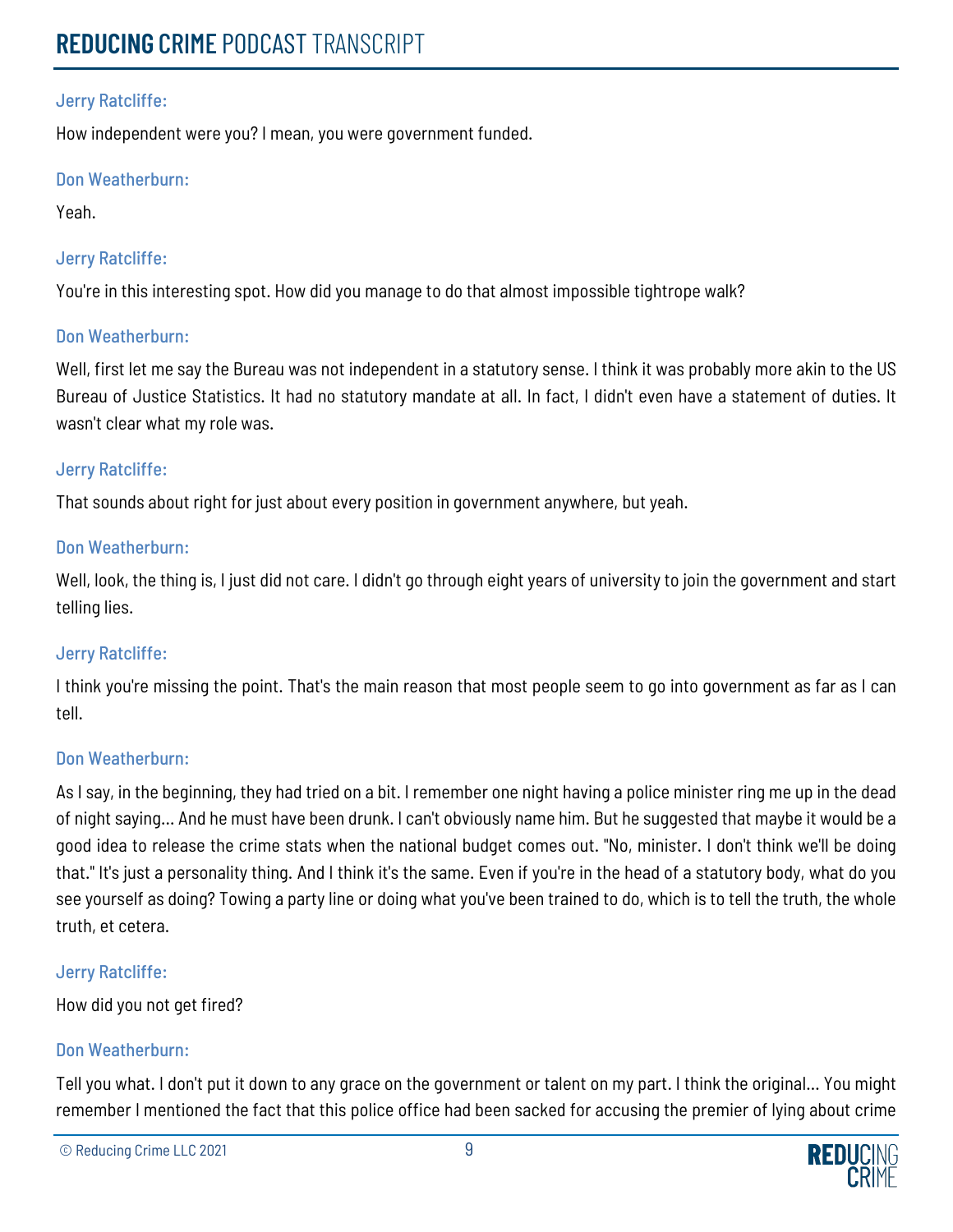statistics. That turned into a national scandal and he had to fight a 10 year battle for compensation, and that so scarred the government. They were all frightened of what was called a Philip Arantz saga. That is, that there would be a huge scandal and they would lose more than they would gain by getting rid of me.

## Jerry Ratcliffe:

The whole area is kind of fascinating because in the US, there's a Bureau of Justice Statistics, but they can come under some degree of political influence, especially if the government of the day decides who they want to have as the director, which is a political appointment. So, it is interesting that the Bureau of Crime Statistics and Research in New South Wales has maintained this capacity to sort of be above the fray to some degree.

## Don Weatherburn:

As I say, it doesn't matter whether you're the head of a statutory authority as powerful as the National Securities Commission or whatever. If you don't stand up for what you believe to be right, you can be compromised. The pay is good. People just want to live comfortable lives. So, statute of independence helps, but I don't think it's a guarantee of real independence. That's down to your willingness to make the big calls.

## Jerry Ratcliffe:

What's the relationship between the bureau and the New South Wales police now?

## Don Weatherburn:

So, we've always had extremely good relationships with the police on the beat. The local area commanders have always been incredibly helpful. I never had to crossword except on one occasion when I got it wrong. But police hierarchy, well, it varies enormously with the commissioner. There's, you might say, a fission. A kind of a high good to see gritted teeth of it. But after crime started coming down, as it did in the US, I couldn't put a foot wrong. And the worst thing was I was getting politicians crediting me with the drop in crime like I'd made up the figures so the government could look good. I remember sitting at a meeting with a police commissioner on one side of the premier and I was on the other side and he said, "Crime is dropping," and turned to me instead of the police commissioner. "Don't look at me. I'm not doing anything. I'm just counting."

## Jerry Ratcliffe:

Well, and also you're smart enough to know that if crime starts going up again, you don't want them looking in your direction.

## Don Weatherburn:

No. And look, you know as well as I do that when we talk about crime going down, there's always exceptions. So, fraud is going through the roof. We've got a major problem with methamphetamine. So, it's not as if all the problems have gone away, but it's probably never been a better time to be police commissioner except till COVID came. But that's another story.

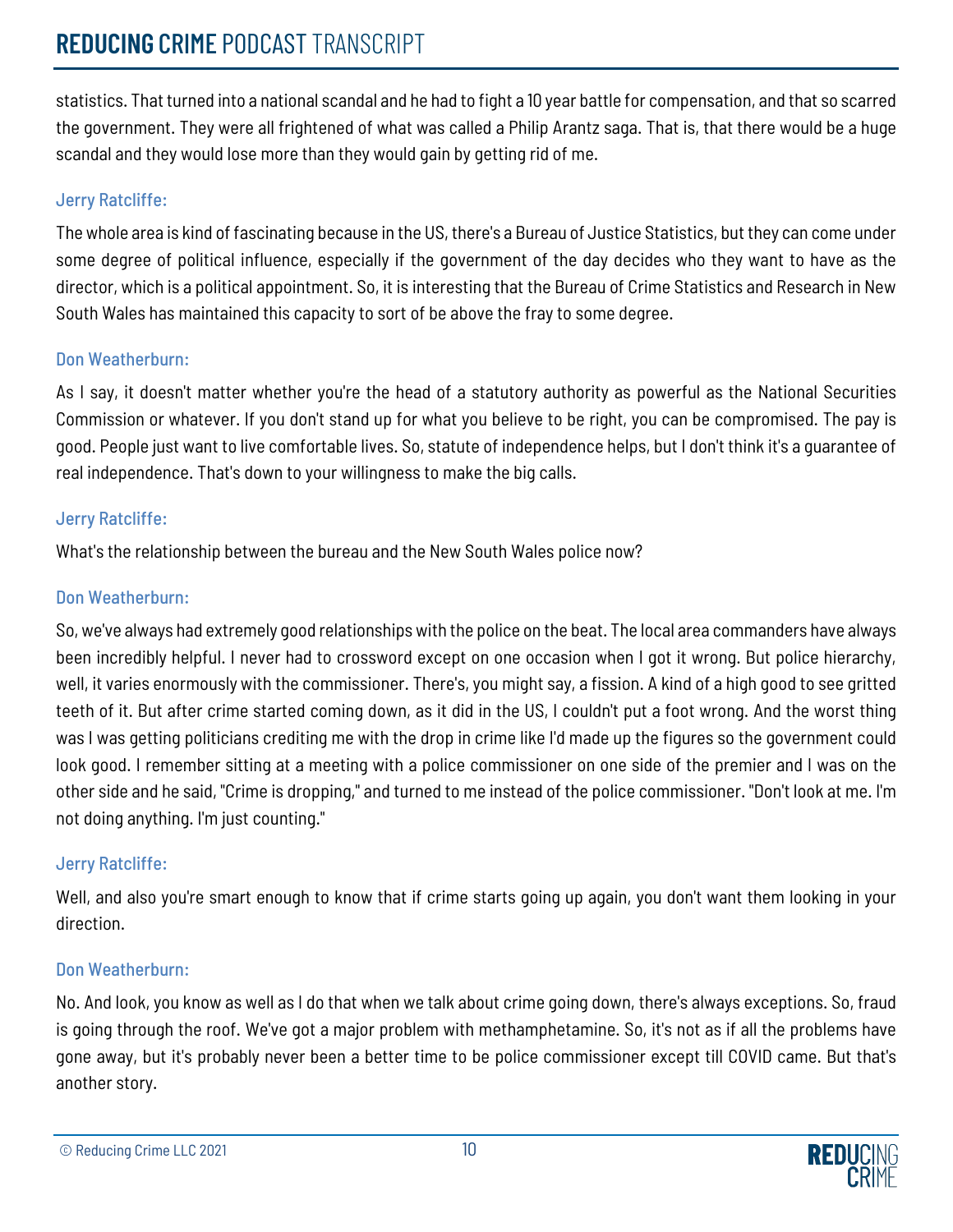Right. You talked about the distinction between Australian academia and Australian policy research in the crime area. And you're a past, present of the Australian and New Zealand Society of Criminology. So, you have insights into both worlds. And what's the situation with criminological research for crime and policy in Australia?

#### Don Weatherburn:

Well, criminology in Australia is a highly variegated beast. So, at one extreme, you have people who see it as their job to campaign for human rights and to spend their time endlessly attacking police and the criminal justice system.

#### Jerry Ratcliffe:

And I wasn't aware of that. That must be unique. Nobody else does that anywhere else.

#### Don Weatherburn:

But there are a group of us who see criminology as a science, and are unashamed about the idea of subjecting it to the sort of procedures that are common in the more rigorous parts of social science.

#### Jerry Ratcliffe:

Heresy. Heresy!

#### Don Weatherburn:

Heresy. So, I'm constantly criticized as a positivist by those who probably don't know too much about where positive is and comes from, but that's another story.

#### Jerry Ratcliffe:

Do you want to start talking about Hume, and go back to the 18th century? I'm perfectly fine if you ask where you want to take this.

#### Don Weatherburn:

I know you would be because we've been brought up in the same Western intellectual tradition, and I'm no postmodernist, as you can tell. I guess my biggest frustration with criminology in Australia is I don't think the quantitative training is strong enough. And I don't say that because I want everybody to be a mathematical criminologist. The sorts of quantitative training I'm talking about is a capacity to read an article that evaluates a program and be able to intelligently criticize what's being done. So, I think that a lot of people coming out with criminology degrees are not well placed to advise government on what we're learning about the effectiveness of policing or penalties or whatever els. But having said that, there's quite a growth in people interested in situational crime theory and rational crime theory. And I think that's a great hope for a better relationship with the police.

#### Jerry Ratcliffe:

It is interesting that there are good people working up at Brisbane, Mike Townsley and some of his folk.

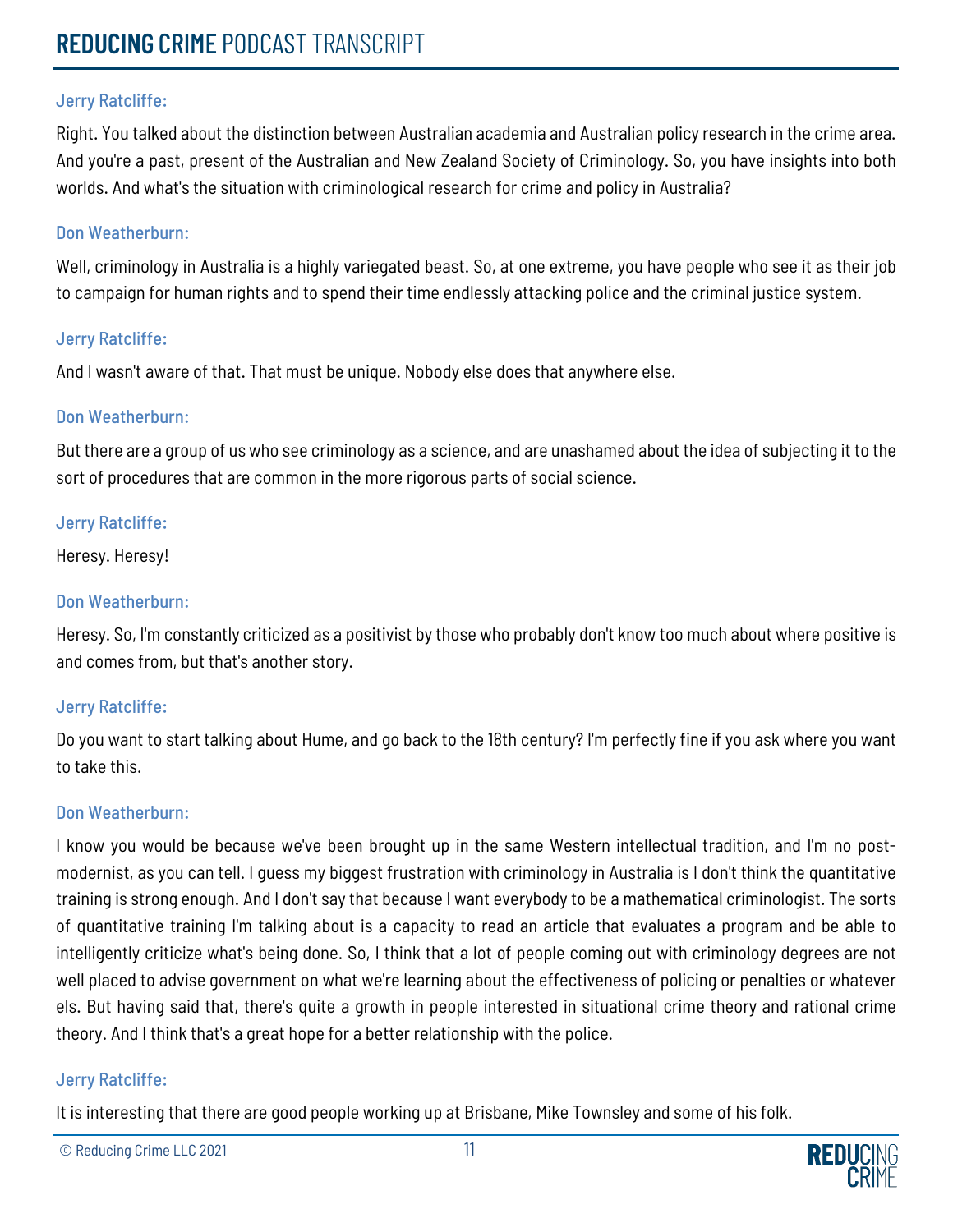Yep.

## Jerry Ratcliffe:

And of course, Lorraine Mazerolle, who's a previous guest on the podcast, but they don't seem to be the sort of experimental, empirically trained quantitative researchers coming out of Australia. Now, some of that, I attribute to the fact that I'm just not in Australia and not aware of it. But some of it, I see the same things that you are seeing. I just don't necessarily see people with the skill set that is actually practical in a policy environment.

### Don Weatherburn:

I think part of the reason for that and part of the reason for the difference with the US is this that a lot of the criminology schools in Australia were founded in law departments where social science is if not anathema, at least not taught.

### Jerry Ratcliffe:

It's certainly frowned on.

### Don Weatherburn:

Whereas in the US, I mean, a lot of criminology comes straight out of social science faculties. So, the Institute of Criminology in Sydney is part of the law school. Crime Research Center used to be part of the law school in Western Australia. So, there just hasn't been the kind of institutional background that would be conducive to experimental methods, empirical research, more being in the European speculative tradition where you stand back and-

#### Jerry Ratcliffe:

Ponder deep and meaningfully.

#### Don Weatherburn:

Deep and meaningfully, and identify flaws in the content from the standpoint of ethics and human rights rather than from the standpoint of what's true and what's false.

## Jerry Ratcliffe:

Lean heavily on the leather pads on your tweed jacket and stroke your beard.

## Don Weatherburn:

Well, I think the tweed jackets have gone. It's more the safety pin through the nose and various other modern accoutrements. I haven't seen too many tweed jackets in a while. I don't know whether anybody can afford one these days in university, but there you go.

## Jerry Ratcliffe:

Perhaps some of the reason that there isn't this body of people who have got the skill set is because it's not in demand.

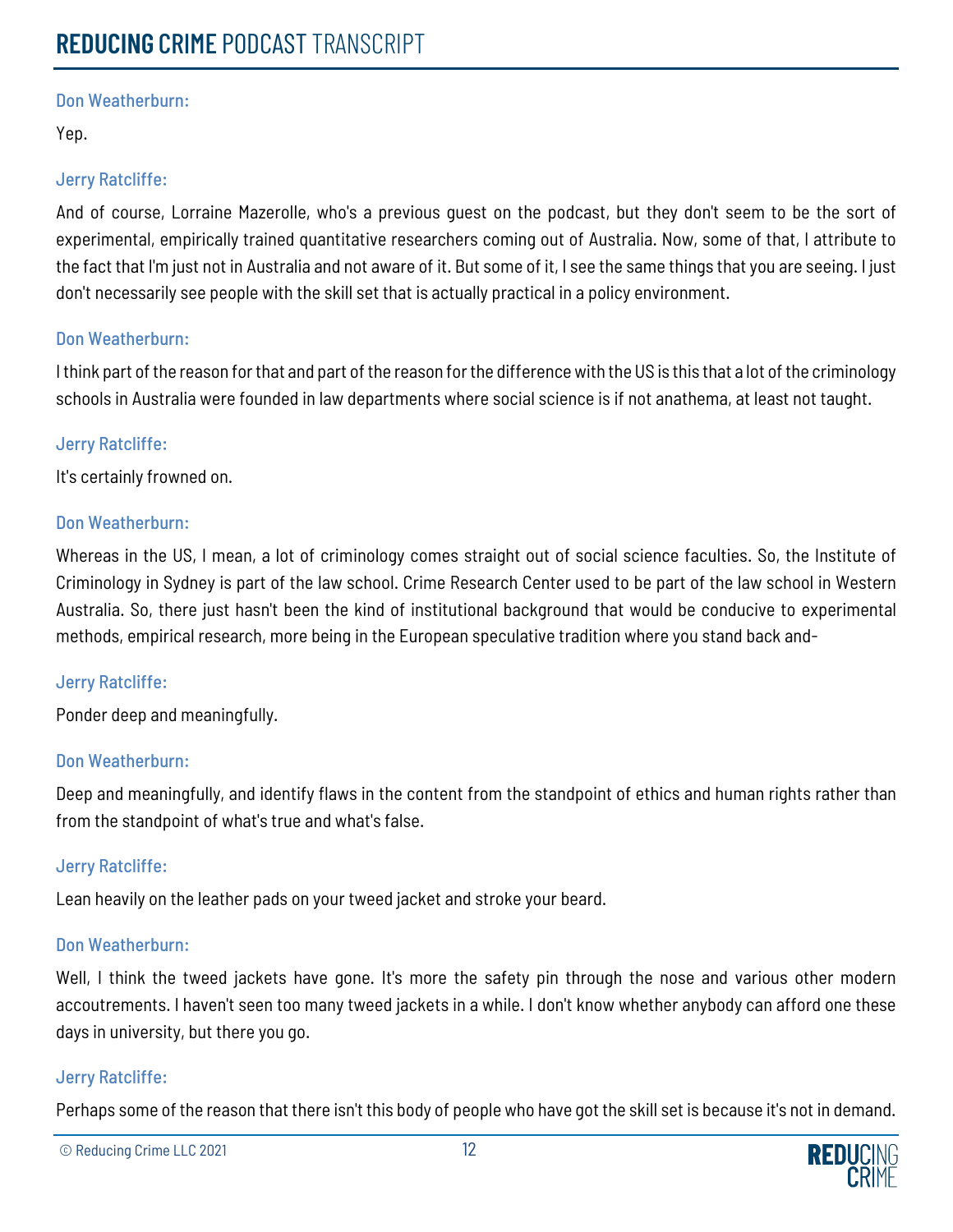No, no. I think there is demand, but here's the irony. It's being filled by management consultants.

#### Jerry Ratcliffe:

Oh, bloody hell.

#### Don Weatherburn:

Because it's so hard to find people with quantitative skills in the universities in criminology. They're going straight to management consultants. Now, the problem there is that a lot of these coves coming out of management consultancies are very good at stats, but know nothing whatsoever about crime. So, they lack the substantive expertise. A classic example was... Oh, it could be defamatory to go into it. But for example, forecasting the prison population, building simulation models of the way in which the interaction between drug users and the criminal justice system. Finding out whether or not we're doing the right thing to reduce Aboriginal deaths in custody. I mean, all these questions are in hot demand to have answers, but they're hiring management consultants to do the answering.

#### Jerry Ratcliffe:

That's not going to end well.

### Don Weatherburn:

Part of the problem was the inflexible funding arrangements of university. I don't want to bore your listeners with the detail, but at one stage, if you wanted to get a grant that would allow you to do research relevant to government, it only happened once a year and you had to wait six months to get the grant. And as you would know, the window of opportunity when some police officer or justice officials says, "I need help," you can't say, "Right with you. I'll be there in six months."

#### Jerry Ratcliffe:

A lot of agencies here have very infrequent grant funding calls.

#### Don Weatherburn:

Yeah.

## Jerry Ratcliffe:

And then they say it's going to take at least six months to review. And then you can't start the project until we've done all the paperwork till three months afterwards. So, it's turning around and saying, "I get if you're really interested in this, and we'll be right with you in 18 months."

## Don Weatherburn:

#### Yeah.

<sup>©</sup> Reducing Crime LLC 2021 13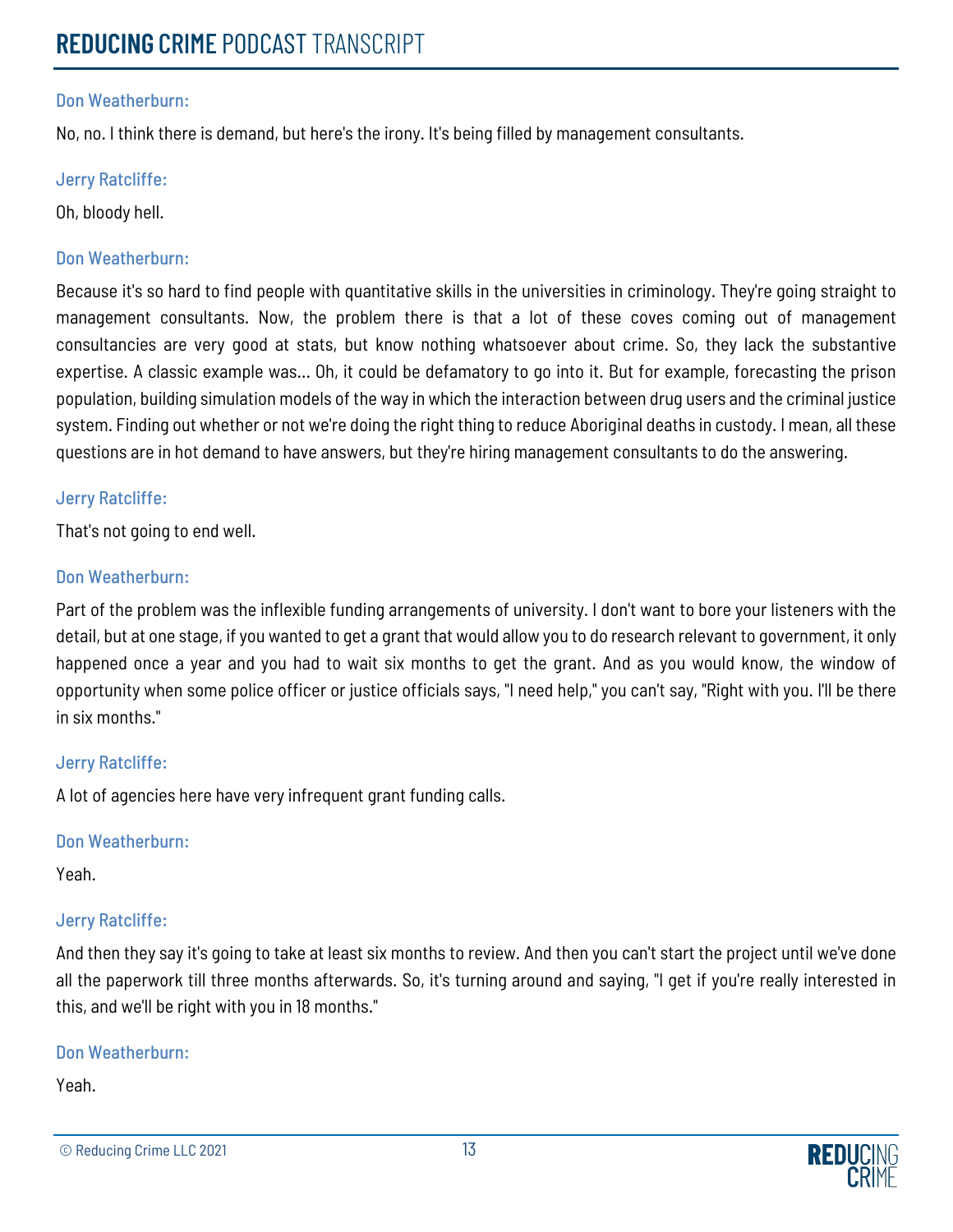I think is actually the norm. It's chaotic. You can't do that in a public policy arena.

#### Don Weatherburn:

No. And another part of the problem caused by universities is that there's much more kudos associated with these Australian Research Council grants or National Health and Medical Research Council grants than there is with getting money from government. So, even if the money is on a table and it always is around about May, June. They desperately don't want to have their budget reduced, so they want to give money away. Even in those circumstances, people would prefer to go for an ARC grant or a CRC grant just because of the kudos associated with it. But again, I'm optimistic. I think that's changing and universities are now putting more premium on impact.

#### Jerry Ratcliffe:

As they should. Again, it's a perverse incentive system because those grants are competitive.

#### Don Weatherburn:

Yeah.

#### Jerry Ratcliffe:

I've had the same thing when funding has been handed to me. It doesn't get any same level of respect as when I've had a nationally competitive grant.

#### Don Weatherburn:

Yeah.

#### Jerry Ratcliffe:

Regardless of what the work actually did and whether it was useful to the city and the region.

#### Don Weatherburn:

Yeah. It's a pity in a way because from my standpoint, the money is a means to an end. You need the money to do the research, but it's quite clear to me now in university, the grant getting is independently desired.

#### Jerry Ratcliffe:

Yeah.

#### Don Weatherburn:

In other words, you don't just count your publications. You don't just look at the quality of your research or your citations. You look at how much money you've raised. That's quite distracting. If you're a kind of person like me who just loves writing and doing stuff, stopping for weeks at a time while you persuade your partner to sign a letter that had some minor typographical error, it's just utterly frustrating.

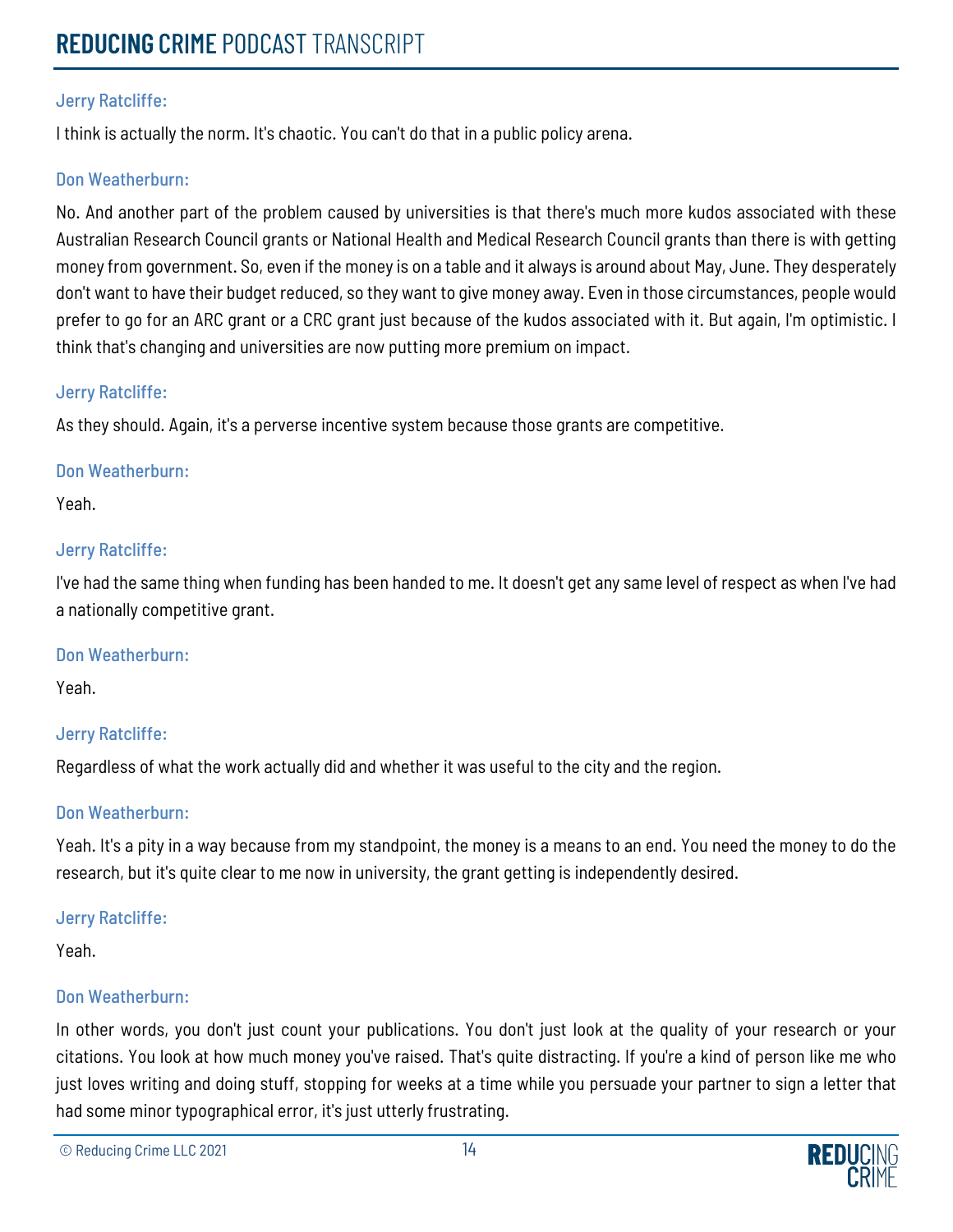I don't think people really appreciate how incredibly time-consuming writing a grant application is for something where they, perhaps, 10% or less chance of success. When grant season comes around, all the people who apply for grants and the mixed methods people just disappear for two months. We all emerge after the grant deadlines blinking in the sunshine.

## Don Weatherburn:

Very good description of it. That's exactly what it's like. You're in a cave. You have no idea what's going on in the outside world. And suddenly you come out. And, of course, there's that honeymoon period before the answer comes back, whether you got it or not. But look, the world is what it is. And there are far worse places to be than working in a university. I'm very glad for the opportunities I've certainly been given and still have. So, I wouldn't want to spend too much time saying what a miserable life I've got.

### Jerry Ratcliffe:

So, what are you working on now? You're no longer with the bureau.

### Don Weatherburn:

That's right. So, I'm now with the National Drug and Alcohol Research Center and the big project that we've just been planning is... And Jennifer Doleac will appreciate this if she listens to your podcast because I listen to hers.

#### Jerry Ratcliffe:

We don't talk about other podcasts on this podcast.

#### Don Weatherburn:

I'm sorry.

## Jerry Ratcliffe:

I'm sure she doesn't bloody listen to mine.

## Don Weatherburn:

Okay. Look, there are lots of studies where they go up to people who've been to prison and say, "Have you got a job? Are you sick?" All these terrible things happen. And of course, they report, "Yeah, I don't have a job and my life is miserable." And then they conclude, "Prison does terrible things." Well, I thought we really need a control group. So, what we're going to do is exploit the fact that judges differ hugely in their willingness to imprison people. So, we're going to take otherwise similar people, one half of whom or some of whom have been sent to jail and others who are otherwise similar who have managed to get a suspended sentence. And then we're going to track them and find out what the impact is of going to jail on employment, on housing, on income, on health and science, just so that we can get at least a clear idea of whether it's having a damaging effect, a good effect, or a mixture of both.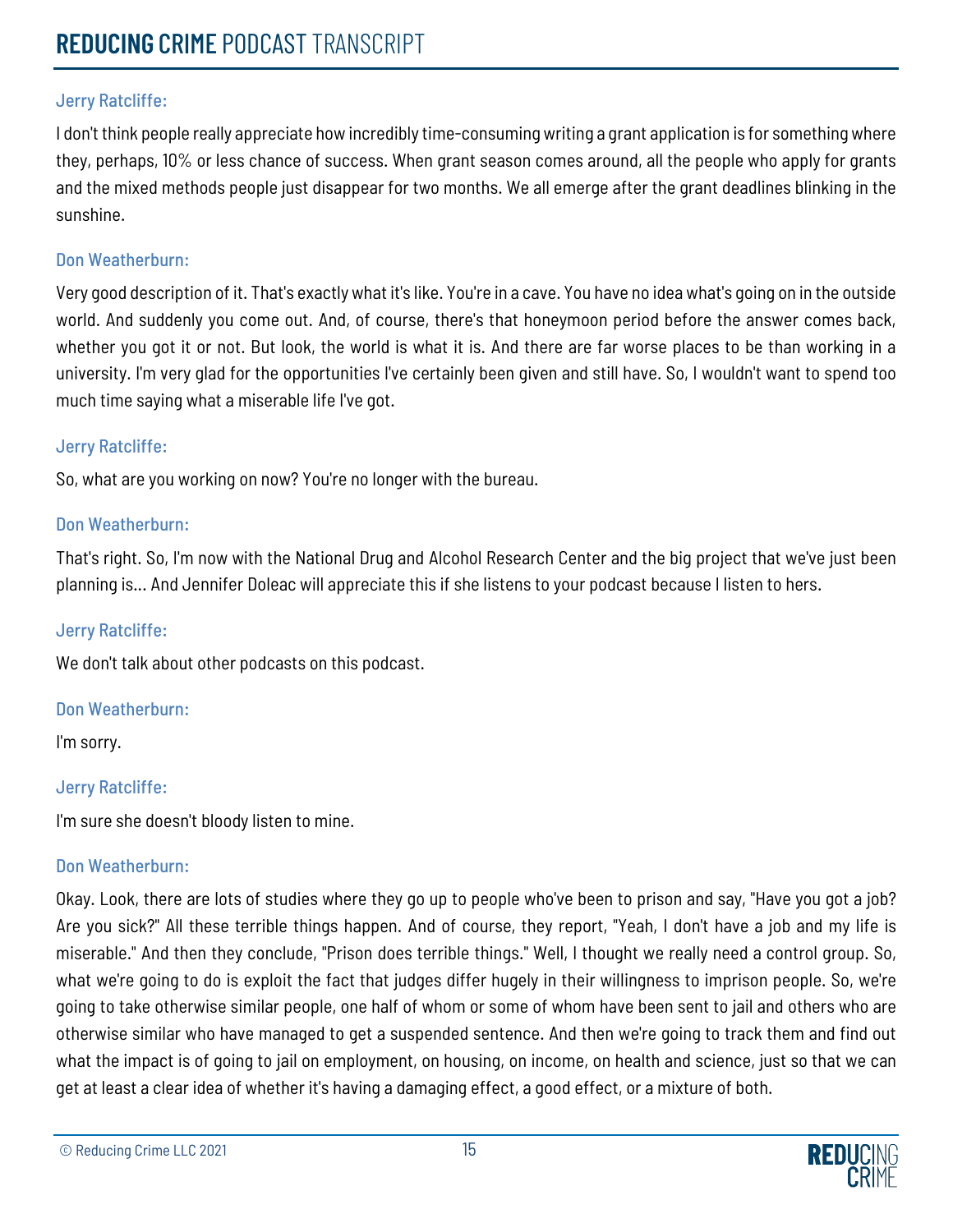There was a wonderful study that came out of Norway recently where they found that when you lock people up, their health improves enormously, but you can imagine what everyone said. "That's Norway." It ain't like that in the Australia or the US.

#### Jerry Ratcliffe:

That's the point. We can't make assumptions that it wouldn't be like that. Why not? Why don't we... I think it's great that you're having a look at that.

#### Don Weatherburn:

There's no point doing research if you already think you know the answer. I think the really exciting part about research is asking a question and not knowing in advance what's going to happen. You press that button and it comes back and you think, "God, I didn't know that." Well, I love that moment. Whether it's good or bad, I love that moment when the results come in. But if you just went and did research to prove a point, it'd be dull as paste.

#### Jerry Ratcliffe:

The best research project are the ones where, regardless of the answer, you're going to find something interesting, and that's great. Whether you are proving something or disproving something, if you can design a research project where the answer is interesting regardless of what the answer is, that's gold right there.

#### Don Weatherburn:

Well, look at the history of research on policing. For years and years, all we ever heard about was the Kansas City Patrol Experiment. Policing doesn't work. I used to listen to people saying that, and I used to think to myself, "We only need that one study. Is that it?" And now, of course, the wheel has turned. Now we know. Sure. Some things don't work, other things do work, but the progress we have made in getting an understanding of what you need to do if you want to reduce crime as a police officer has gone ahead in leaps and bounds, and necessarily there have been failures. Operations that just don't deliver the goods or only have a temporary effect. So, it's interesting, and so as other parts of justice.

#### Jerry Ratcliffe:

Yeah. There is this growth in policing research.

#### Don Weatherburn:

But just a quick comment about economists. There's three groups of them. There's a group that are concerned about macro economists and the way the economy's functioning. I'm not really interested in what they're doing. My son is... That's what he does. There's another group there who are still in love with Becker and still cite Becker every time they start an article. I'm not really too interested. But there's a growing group who are very empirical and who are bringing to bear some quite impressive techniques to answer questions that you and I are interested in. And they are listening to you. I know that. So, they're not all bad. Some of them are good.

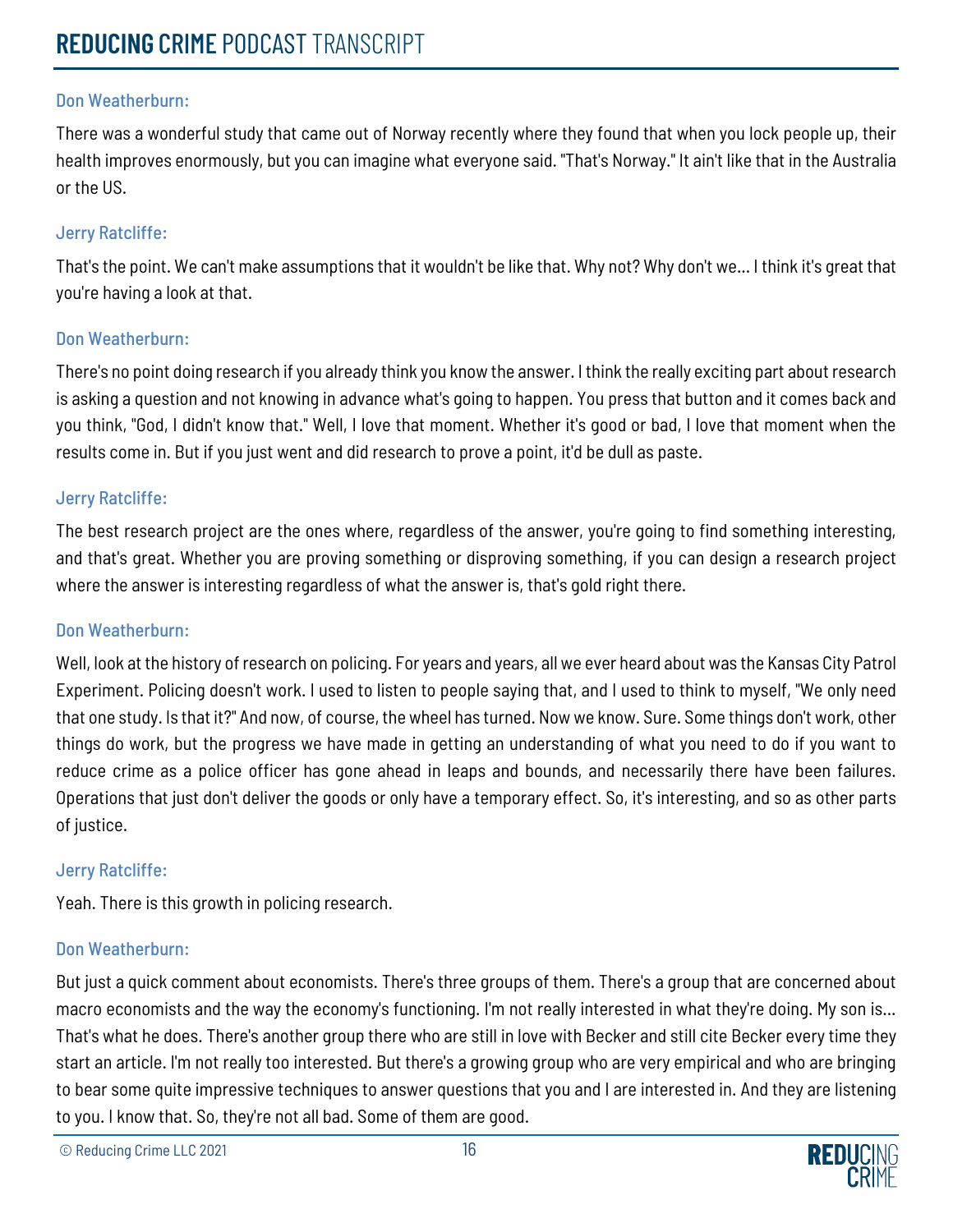That is actually true. And they are bringing some really interesting and new methods. Oh, scary thought. I may even get one or two of them on the podcast at some point in the future. But I do appreciate that they're engaging with the crime field. They're really starting to understand the crime statistics a lot better.

#### Don Weatherburn:

Yeah.

## Jerry Ratcliffe:

And I think if we can get one or two of them to sit in a police car, once or twice, and actually see where their data that they download originate from, I think we could actually bring a few of them across to the dark side.

## Don Weatherburn:

Look, I think historically, part of our concern about economists was that they didn't seem to pay too much attention to where their data was coming from. As long as they had a row of numbers, they were happy. Nevermind what we call the data generating process. But I don't think that's true now. I mean, people like Kevin Schnepel, for example, and Simon Fraser [University], he is concerned over how the data is generated as any social scientist I've ever met. He looked at the situation where the police had suddenly decided that they were not going to charge people for minor offenses. It was in a natural experiment. What happens?

## Don Weatherburn:

Well, turns out, not much. There's no increase in crime. There's actually a reduction. So, he's basically looking at natural experiments, which is what Cook and Campbell used to talk about. They weren't economists.

## Jerry Ratcliffe:

Yep.

## Don Weatherburn:

Look, I think we can get a few of them over. We'll never get the lot and we probably don't want them all.

## Jerry Ratcliffe:

They can keep the Beckerites, right?

## Don Weatherburn:

Yeah. Look, I think in criminology, it is a hybrid discipline. It's a mixed discipline. We should be taking talent from wherever we can find it. As long as they're generally committed to empirical research to resolve questions of fact, I'm with them 100%.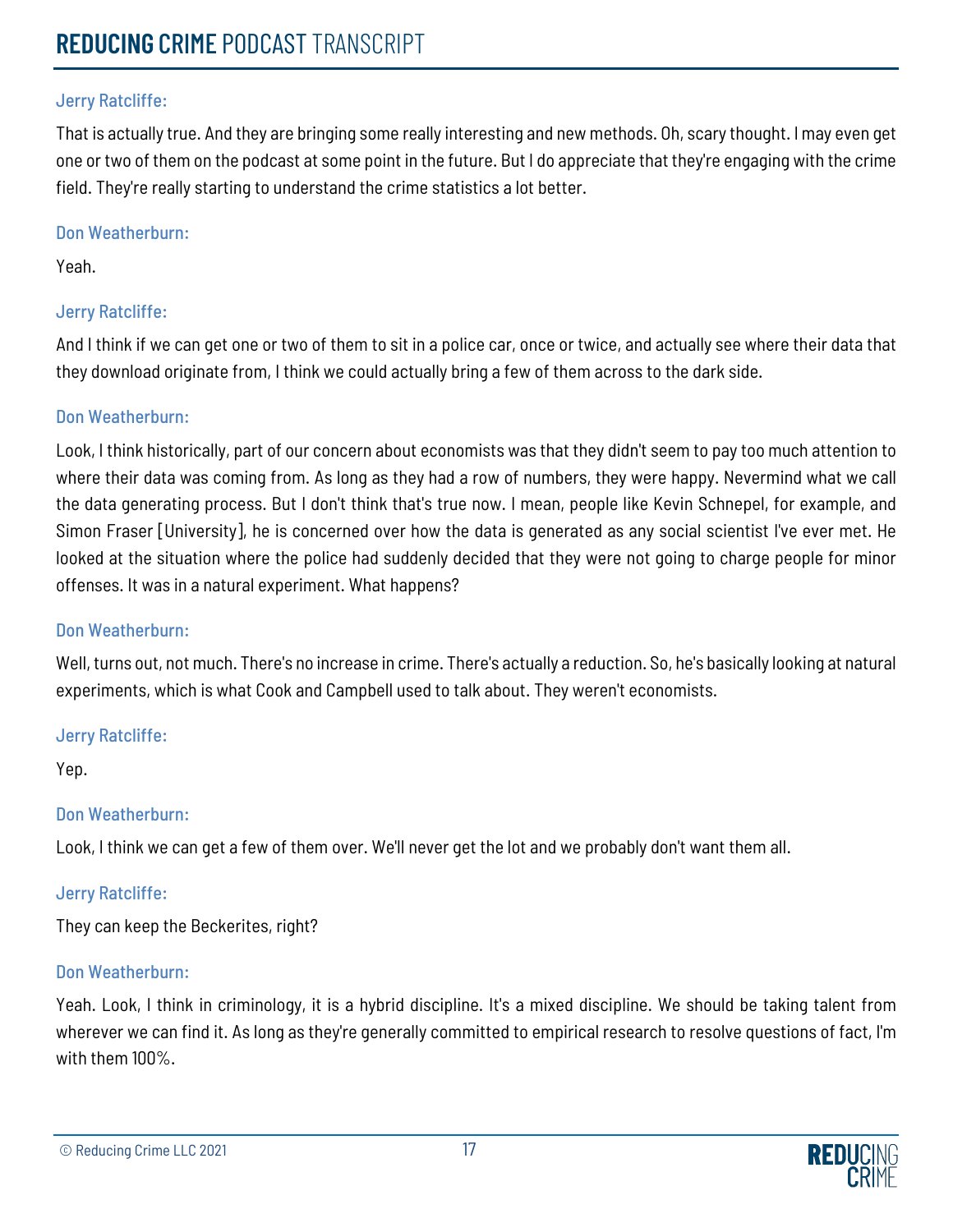We've had social psychologists. We've had mathematicians like yourself. I was trained as a geographer. I think the field of crime research and crime policy really benefits from having people with all these areas coming into it without a doubt. Yep.

### Don Weatherburn:

Yeah. Well, geography has made an amazing contribution to crime. Who would've guessed it? Back in the '80s, he said, "I'm going to hire a geography." "Well, why would you do that?" Now, we realize that the spatial distribution of crime is critical to an understanding of what works in reducing it.

### Jerry Ratcliffe:

All these other people coming on board like geographers and social psychologists and economists. And we obviously want them to work with people in the field and work with policy people. What would your advice be for people to work in the policy arena with the police?

### Don Weatherburn:

Well, step number one is, when you go to meet a police commander, don't do all the talking. Shut up. Let them talk. Ask the questions. Let them say their piece. You need to learn from them in the first instance. What challenges they're facing, how they're trying to respond to those challenges. There's nothing worse, I think, from a 15 years experienced commander to have some academic waltz in and say, "I've read a book, and I know you're wrong."

#### Don Weatherburn:

You have to build trust with officers that you're not out to embarrass them, humiliate them, ridicule them, tell them how to suck eggs. So, you need to build long term relationships with police and share their concerns. I mean, it's a tough job. It doesn't hurt when somebody has a bad day to ring them up and say, "Look, I saw what happened to you. I saw the way the government treated you. My sympathies. I've been in your shoes." Building that kind of relationship is the foundation for it.

## Don Weatherburn:

The second thing is, understand some of the constraints police are under. When police are invited to do an experiment with you, they're open to the possibility that things might not work out the way they thought.

#### Jerry Ratcliffe:

They shoulder all the risk because you get a result out of it as an academic regardless of the outcome. You get something to publish. You get something to show, but they're shouldering all the risk.

#### Don Weatherburn:

Absolutely. And what's worse from their standpoint, they are being judged in terms of their crime reduction. So, if some strategy doesn't work, they can't turn around and say, "Oh, look. I know it didn't work, but I was doing an experiment."

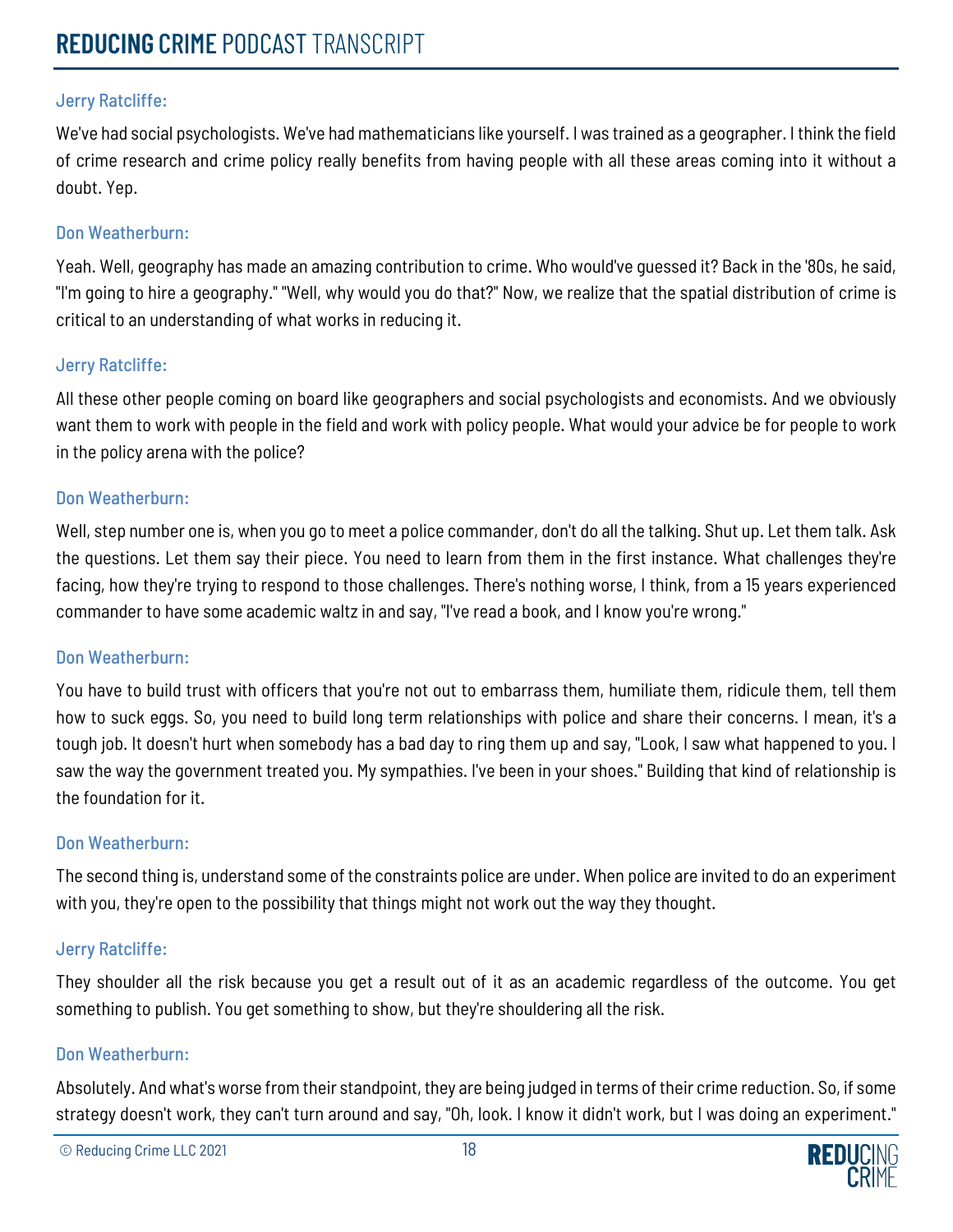## **REDUCING** CRIME PODCAST TRANSCRIPT

So, you really need to work on the hierarchy at the same time as working on the local area commanders and saying, "Look, we're going to try something new here. It may work. It may not, but we need to encourage this kind of experimental approach to things if we're going to find out what's optimal."

## Jerry Ratcliffe:

When I did the Philadelphia Foot Patrol Experiment with police commissioner Chuck Ramsey in Philadelphia and mayor Michael Nutter, I briefed the pair of them before the experiment. As I'm talking to them, I'm thinking about all the risks that they are taking because the randomization showed that the highest crime foot patrol in the experiment was selected as a control, not as a treatment.

#### Don Weatherburn:

Yeah.

## Jerry Ratcliffe:

And I was thinking, "Wow, these guys have got balls of steel because this could wrong."

### Don Weatherburn:

Absolutely. And I think getting the police hierarchy onside to develop a culture of trial, experiment, and improvement, that's definitely the way to go. And sometimes the government will muck it up. I mean the state government, for example, told the police, they want crime down by 10% by 2020. Well, I can't do an experiment now. My head's on the chopping block. So, I think that's really important, but celebrate their successes. And if they manage to succeed in implementation, don't just walk away and write your article. Get down there and congratulate them for the job that they've done.

## Jerry Ratcliffe:

How do you deal with a certain portion of criminology who will then criticize you for being embedded with the police or it's just your part of the 'copaganda' or your part of big policing and you've been bought and paid for? How do you be similarly supportive for your research partners whilst maintaining that degree of independence?

## Don Weatherburn:

Well, do we care what they say?

## Jerry Ratcliffe:

That's a good fucking point, actually. [laughing].

## Don Weatherburn:

I mean, I've been coping this for 30 years. I once made the horrific claim that crime had gone up. Oh, that was completely unacceptable. At one point though, I think it's really important. When you want to mount an operation,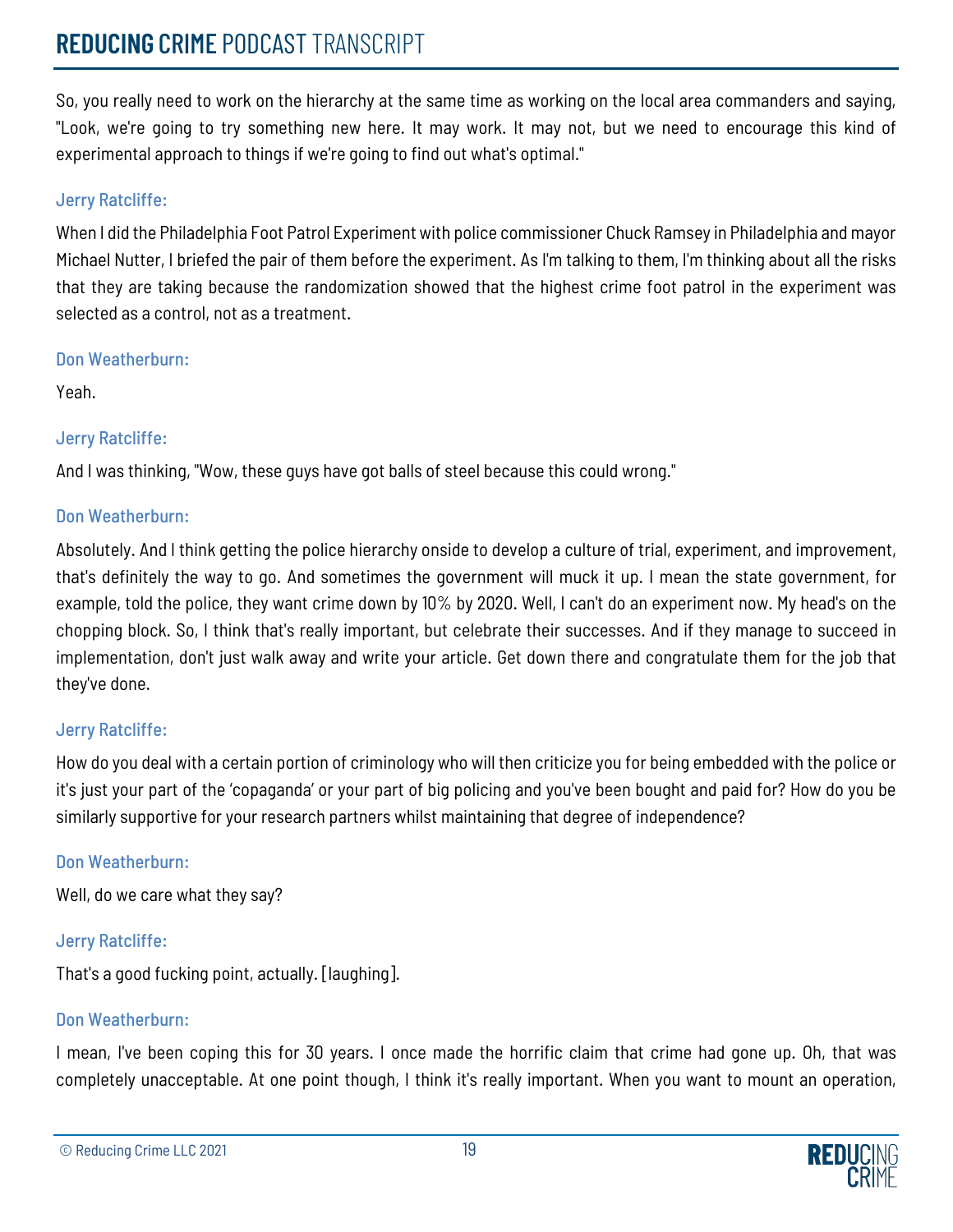you're involved in 30 possibly 100 people, and there can be a lot of slipping between the idea and the action. So, this is where qualitative research becomes crucial.

## Jerry Ratcliffe:

Yeah, absolutely.

## Don Weatherburn:

If you've all agreed what you're going to do, you really need to make sure it was actually done the way you intended. We had a study a few years ago where police were going to pick up fingerprints and DNA evidence in some patrols and not in other patrols. And we found no effect, but we had this qualitative researcher checking and the cameras hadn't been handed out, and the fingerprint machines hadn't been obtained. They were too embarrassed to admit it. So, what had happened here was a failure of implementation.

### Jerry Ratcliffe:

I had an experiment that didn't work out for a whole bunch of good reasons, but because we were doing qualitative work, doing observational work, just spending time in police wagons, we learned so much about just the whole process of how officers deal with people who are having opioid overdoses in the transit system that it hugely informed the next piece of work that we were doing. And the next piece of work now looks completely different than we'd originally planned because we basically understand the system so much better. We understand why would a failed in terms of implementation. And we've hopefully designed something better this time around, and the qualitative research, the observations, the field work, that stuff has been absolutely essential in really informing the next project to make it a lot better.

## Don Weatherburn:

And you are saying that with the experience of actually having been a serving police officer.

## Jerry Ratcliffe:

I know a lot about the Philadelphia cops, the patrol officers that work in the city, but the transit system is subtly different in enough ways that it makes a difference.

#### Don Weatherburn:

That's right. I mean, I think one of the things we've got to learn is that a lot of the effectiveness of various strategies is hugely context dependent. That doesn't mean every situation is unique, but there are enough variations from country to country and parts of a country to other parts to not rest on your laurels when you found something that works in Philadelphia, assume that it's going to work in Georgia or some other place that's quite different.

## Jerry Ratcliffe:

I always think if you found these studies somewhere else, you're absolutely right. You can't assume they're going to work where you are, but that study is certainly grounds enough to think about giving it a try-